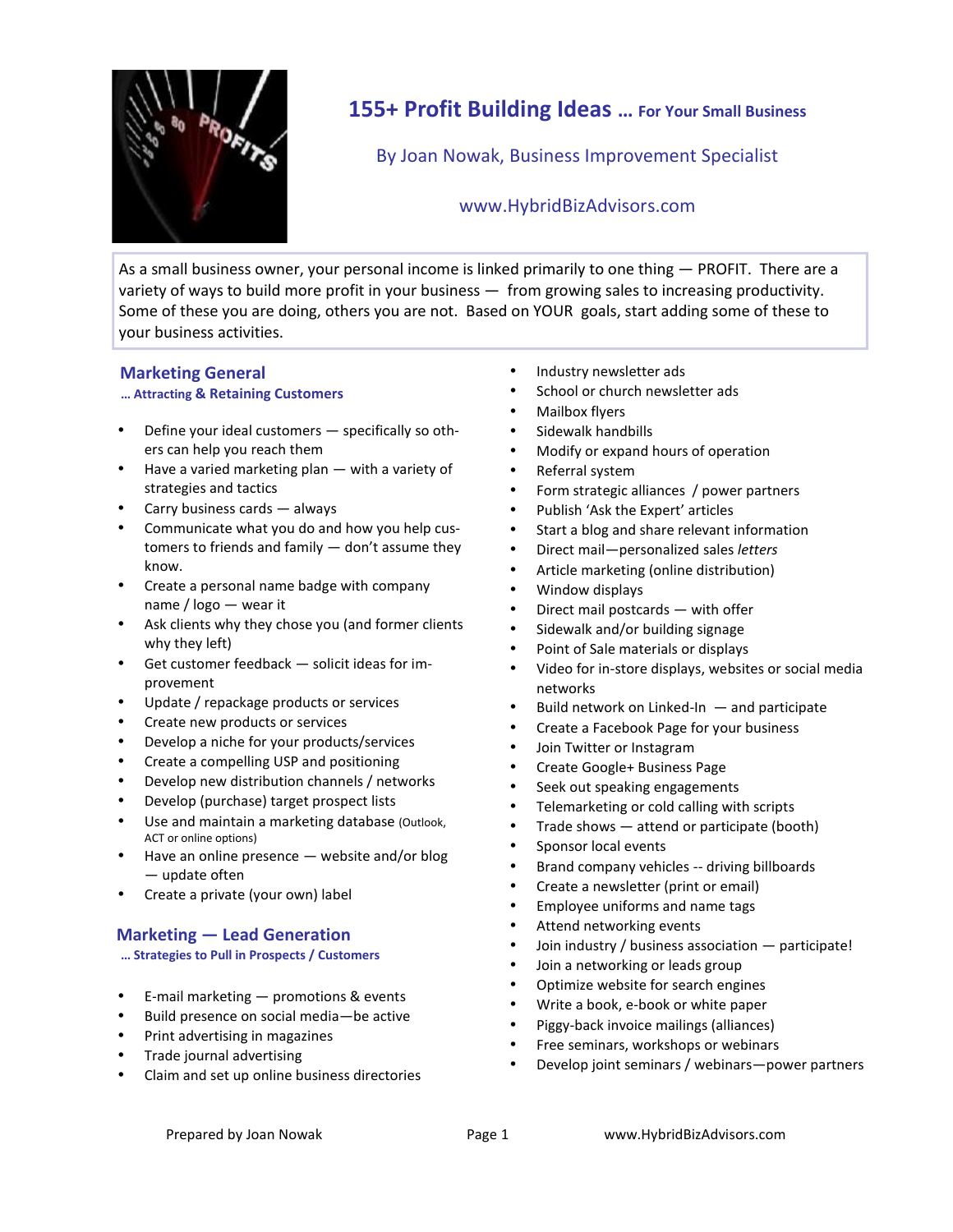#### **… More Lead Generation**

- Create videos for YouTube and website
- Do teleclasses
- Get certified for government programs or contracts
- Develop 'resource list' for networking become the go-to person
- New Mover direct mail programs
- Endorsed Mailings (print/email)
- Community Outreach Programs
- Create company brochure or info packet
- Hire a salesperson or telemarketer
- Use e-Bay or eLance for distribution
- Direct mail—coupon mailers
- Online press release distribution
- Submit press release to local media
- Hold 'invite a friend' event (wine/cheese) for VIP's
- Appear as expert guest on radio
- Radio advertising
- Join a board or community group
- On Hold or promotional phone messages
- Build auto-responders for email
- Cable TV advertising
- Create 'lumpy' direct mail
- Create Infomercial
- Yellow / White Pages—print or online

#### **Sales**

#### **… To Convert More Leads to Customers**

- Provide a written guarantee
- Get online reviews—FB, Google, Yelp
- Follow Up, Follow Up, Follow Up!
- Use a sales management system—always
- Use a prospect questionnaire
- Expand payment options—check, credit cards, PayPal, phones!
- Use payment plans or financing options
- Develop client testimonials use them!
- Up-sell, Down-sell, Cross-sell options
- Stay connected mail, email, social or phone
- Ask powerful questions—and listen
- Create 'value-added' offers
- Develop benefits / results list (not features)
- Use before/after photos or videos
- Write company 'Magic Story'
- Allow online or mail order for convenience
- Provide free home/office delivery
- Create proposals and quotes that 'sell'
- Display awards onsite, website, social media
- Try before you buy options
- Give back create reciprocity
- FREE Stuff … info, consultations, widgets
- Set sales goals and targets measure
- Sales training
- Use client case studies presentations, website
- Get recommendations on Linked-In

## **Service — Create Raving Fans**

#### **… Keep Them Coming Back and Referring Others**

- Document and stream line your service delivery make it easy for staff and customers
- Under promise, over deliver
- Document complaints, how to handle and give team the authority to do so
- Monthly specials mail or email
- Implement customer feedback surveys after purchase, before renewal, ad-hoc, etc.
- Create WOW moments for customers
- Book next appointment
- Communicate full range of products/services
- Create a membership or VIP program
- Promotional gifts (with logo/name)
- Special occasion cards or gifts
- Keep customer information up-to-date
- Create a 'stay connected' program
- Offer free trials of new products/services
- VIP (customer only) offers
- Referral system ask for them
- Make service everyone's job train and reward them
- Be accessible phone, email, voicemail
- Create customer 'shopping' lists or checklists
- Bundle or package products/services

## **Personnel Management / Team**

- **… A productive and high performance asset**
- Job descriptions and clear responsibilities for all team members
- Build and share business goals and priorities
- Use a recruiting and hiring SYSTEM
- Clear, easy to understand 'How-To' Manual (Policies / Procedures)
- Hold regular interactive team meetings
- Incorporate performance bonus program in compensation.
- Get new employees trained properly